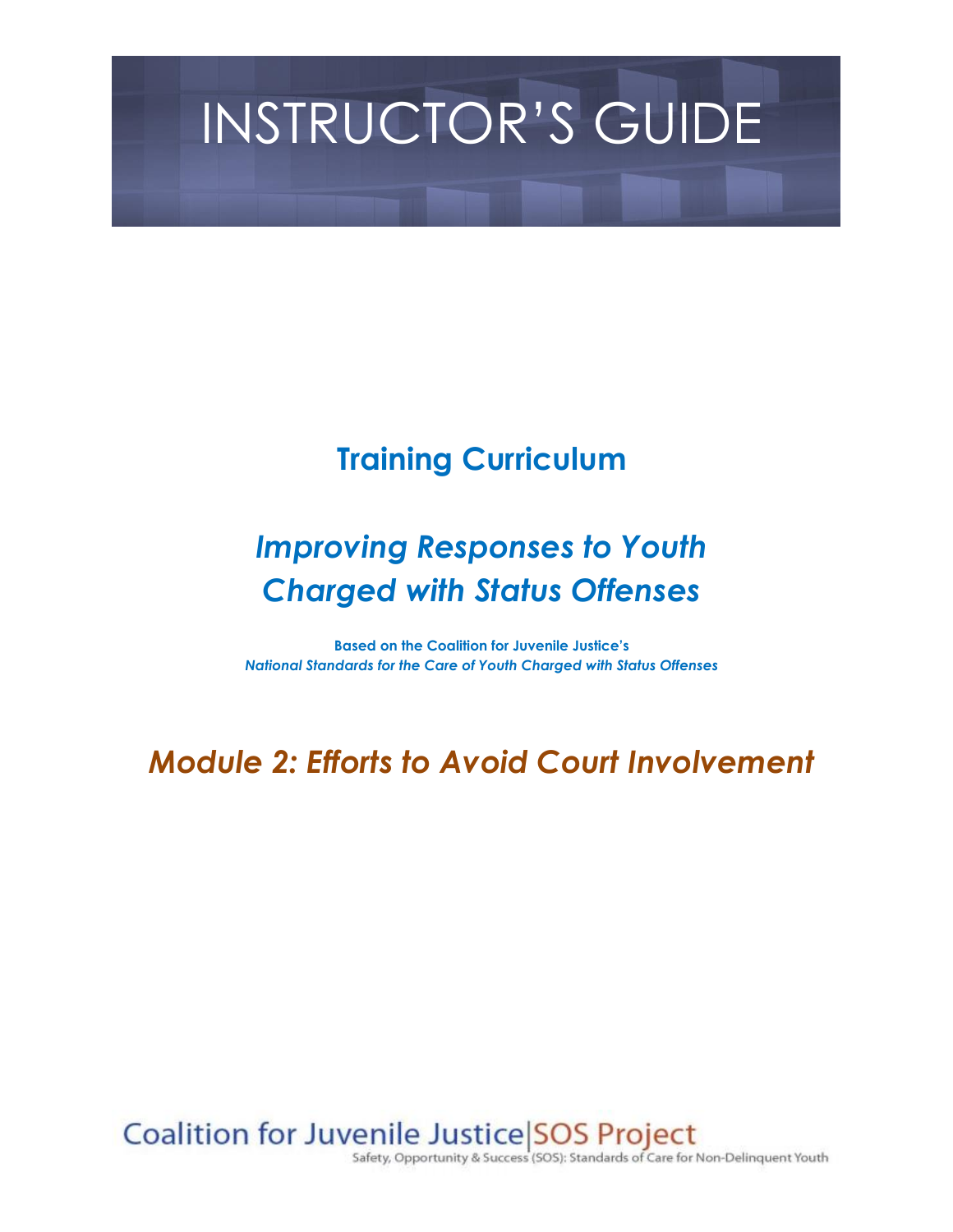#### In This Module

Trainer Notes

1 Education, Social Services, Community-Based, Child Welfare, Runaway and Homeless Youth, Mental Health, Law Enforcement, and Juvenile Justice Systems

2 Law Enforcement

3 Education

4 Child Welfare,

Systems 5 Court Intake Personnel

Juvenile Justice, and Runaway and Homeless Youth

**Module 2: Efforts to Avoid Court Involvement**

Duration of Instruction: 85 - 110 Minutes

## **Trainer Notes**

Module 2 of this curriculum, which corresponds to Section 2 of the *National Standards*, discusses key principles and practices that shape how education, social service, community-based, child welfare, runaway and homeless youth, mental health, law enforcement, and juvenile justice systems should first respond to youth and families at risk and in need of immediate assistance. They offer guidance to professionals on how to identify the reason(s) the child and family have been referred to them and select and deliver the best early intervention services to help avoid court involvement.

Module 2 is divided into five parts, based on the systems or type of professionals addressed:

- 1. Education, social service, community-based, child welfare, runaway and homeless youth, mental health, law enforcement, and juvenile justice systems
- 2. Law enforcement systems
- 3. Education systems
- 4. Child welfare, juvenile justice, and runaway and homeless youth systems
- 5. Court intake personnel

Instructors should target their training to the audience, focusing more or less on each of these sections depending on whether the targeted system is represented. No matter who is in the audience, all of these recommendations should be touched on at least briefly, since all of these systems must work together to serve status offenders.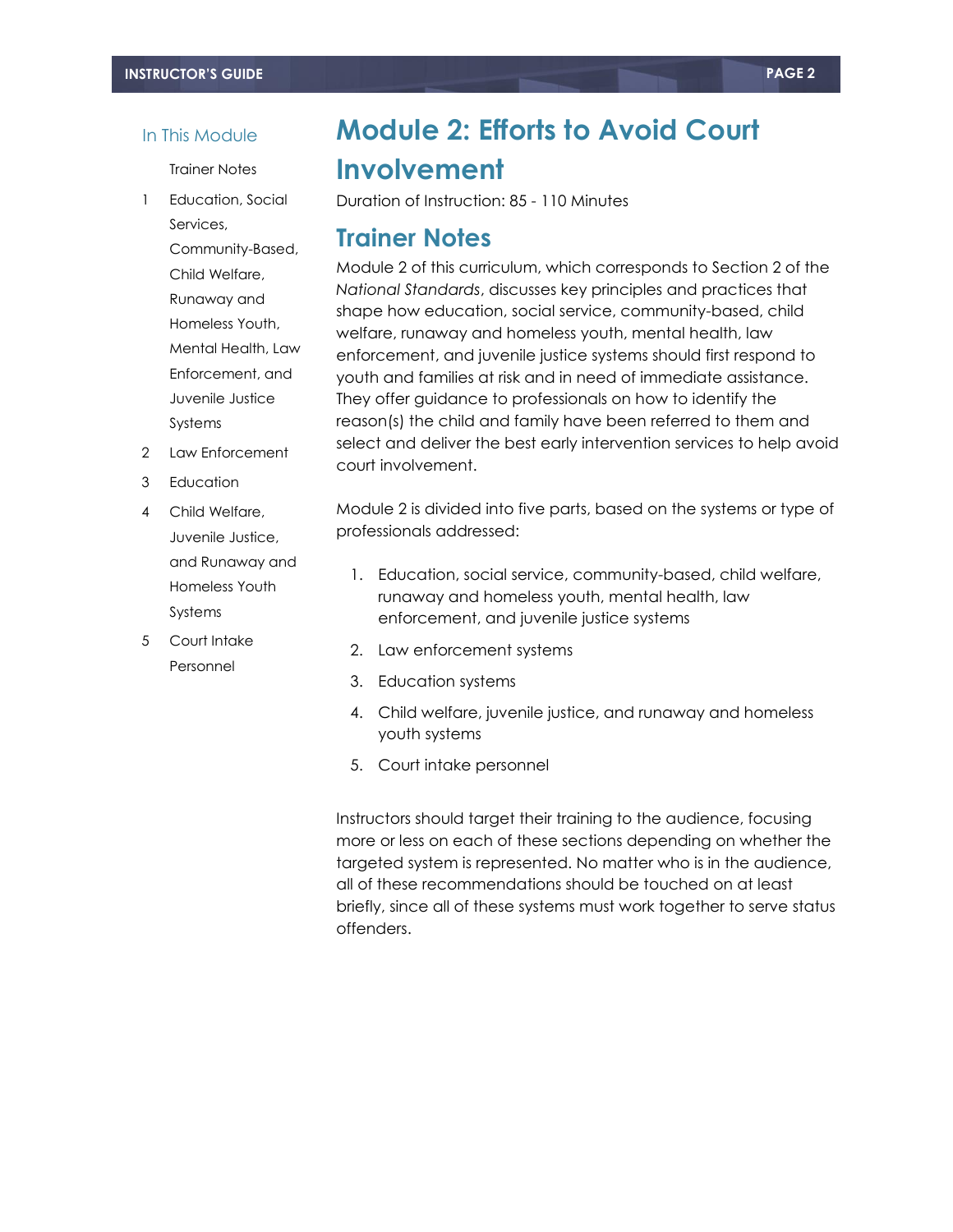# **Part 1: Education, Social Service, Community-Based, Child Welfare, Runaway and Homeless Youth, Mental Health, Law Enforcement, and Juvenile Justice Systems**

### **Principle 1: Voluntary Diversion Services**



10-15 minutes



Slide 1-8

#### Begin by sharing the Standard in full:

*Aim to resolve all status offense matters through the provision of voluntary diversion services.*

#### Share the following background information:

*Status offense behaviors are low-level "offenses" that would not be an offense but for the child's age. They are often symptomatic of larger issues the child faces in the home, school, or community and may be less a reflection of the child's risky behavior and more an indication of his or her unmet health, mental health, educational, or family needs.* 

- *Youth alleged to have committed status offenses, who are formally processed through the court system, may be more likely to re-enter the justice system and experience other negative individual and family outcomes. This includes increased tension between family members, harmful repercussions to formal education, or unmet mental health needs.*
- *Research has shown that formal justice system processing in and of itself can have a negative impact on youth, increasing the likelihood of future justice system involvement.*
- *Entering the formal court system can have many damaging effects on a child and family that may cause them more harm and/or amplify the issues that brought them into the system. For example, in "incorrigibility" or runaway cases, formal court processing may make the dynamic between parent and child worse and more adversarial.*
- *In cases where the parent is an adverse party, court involvement may cause the child to feel resentment towards his or her parents or to feel abandoned.*
- *If the child has entered the system because of a systemic failure in identifying, for example, a disability or abuse/neglect, being treated as an "offender" may never*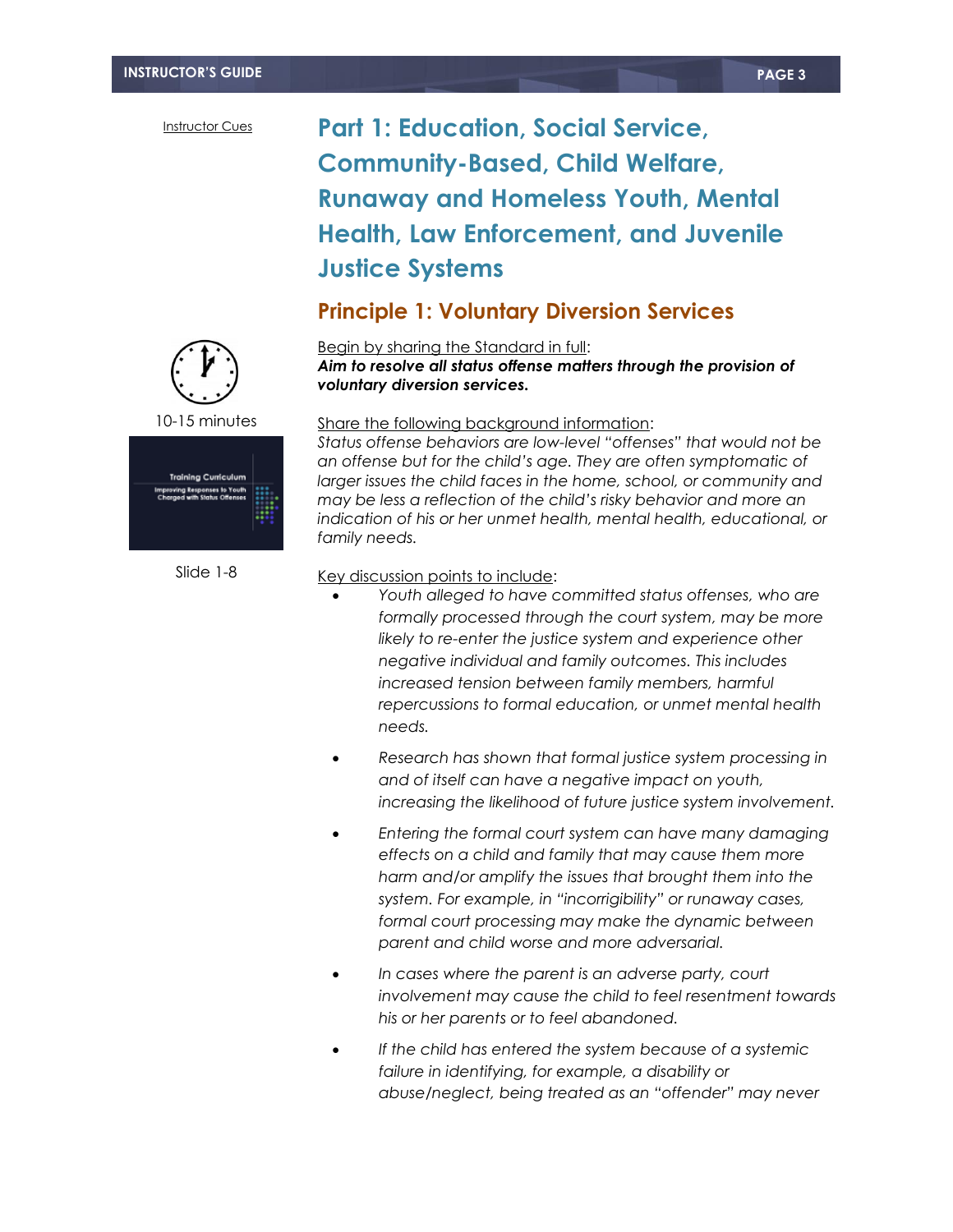*adequately address the child's or family's needs, while pinning a stigmatizing label – one with collateral consequences – on a youth.*

- *Studies indicate that diversion programs for low-level delinquency offenders have a more positive effect than formal court involvement and are more cost effective. The same studies indicate that the best outcomes for public safety occur when the least restrictive interventions are offered. When implemented well, voluntary diversion approaches, such as those discussed in Principles 6 and 7 of Module 1, better help families resolve conflicts, increase services to children in need, cost less, and ultimately reduce the likelihood of re-entering the status offense or delinquency court system.*
- *Stakeholders must take care to prevent information researched in treatment or diversion services (e.g., assessments or evaluations of youth, and statements made by youth in proceedings, services, or meetings) from being used against them in any dependency, delinquency, or criminal proceedings. This is particularly important where such evaluations are conducted, or statements are made, prior to the appointment of counsel.*

**Program Spotlight:** Share the following example, taken from the Vera Institute of Justice Status Offense Reform Center's *Notes from the Field: New York City* (full citation below):

In New York City, before a petition can be filed in the court, the youth must be referred to the Family Assessment Program for services and assessment, including evidence-based programs. There must be a substantial likelihood that new or additional diversion programs would be of no benefit to the family before the case may proceed to court. Performance-based contracts are used to pay service providers. Out-of-home placements for status offense cases decreased 20% during the program's first two years. Between 2009 and 2012, out-of-home placements decreased 50%.

**Trainer Prep:** As part of your preparation for this training, develop a list of diversion programs available in your jurisdiction, along with any relevant state statutes or agency policy. Incorporate this information into the PowerPoint slides for this section or create a handout to distribute and discuss.

**Policy Point:** Share the following policy recommendation from the *National Standards*. If time allows, and depending on the types of professionals present, lead a discussion on how this policy change could be implemented in your jurisdiction.





Slide 9

Trainer Prep



Policy Point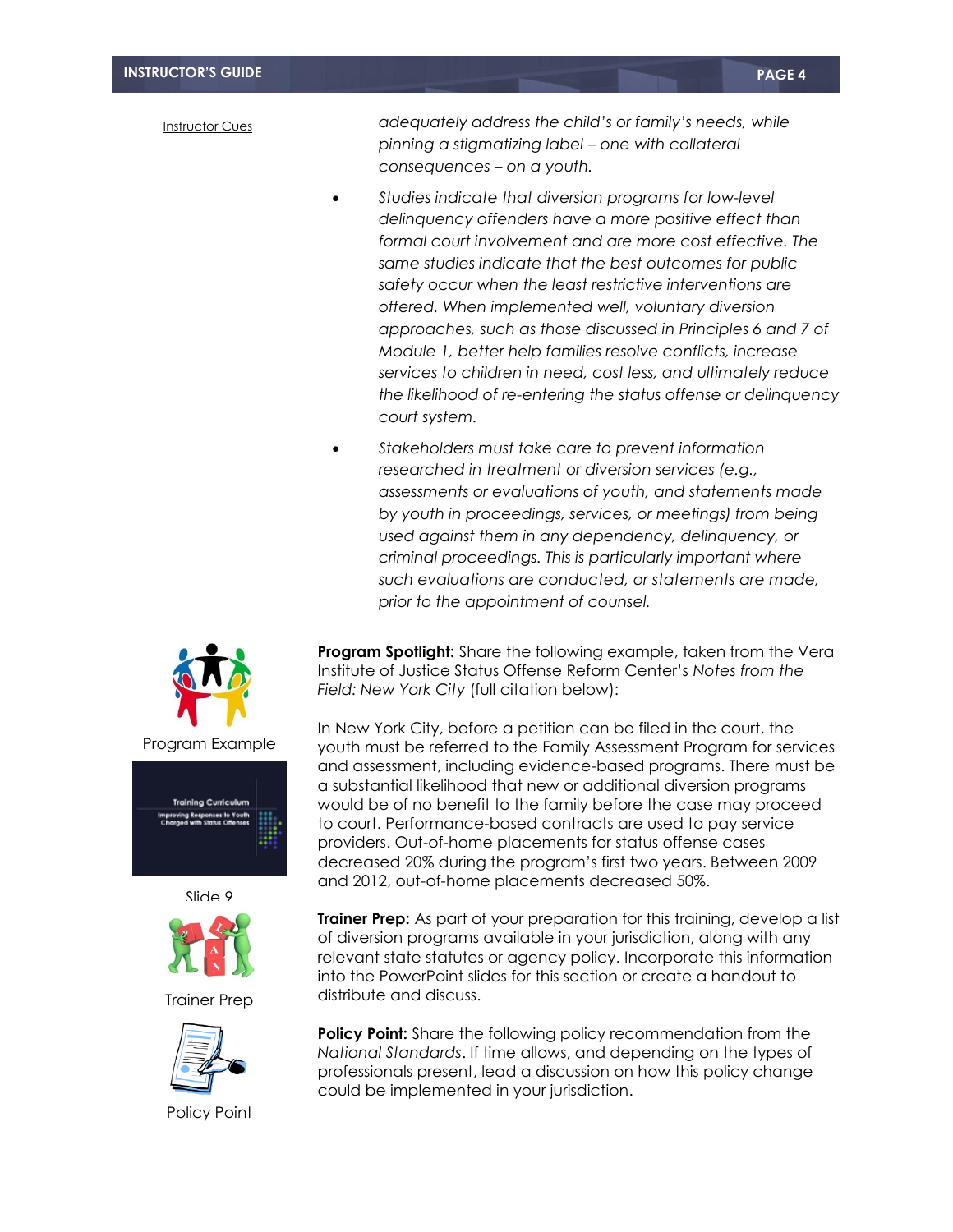#### **INSTRUCTOR'S GUIDE PAGE 5**

Instructor Cues



Slide 10



Resources



Slide 11

State and local authorities should take the position that juvenile court intervention should be avoided or limited in those instances where the young person is alleged to have committed a status offense. Policies in support of this position will eliminate the ability of a family member, school, or other stakeholder to petition status behaviors to the juvenile court. Alternatively, state and local policymakers should establish a continuum of care that is separate and apart from the courts and the juvenile justice system, relying on non-judicial interventions to respond to status behaviors.

#### **Resources/References/Handouts:**

Status Offense Reform Center. (2013). "Notes from the Field: New York City." Available at: [http://www.statusoffensereform.org/](http://www.statusoffensereform.org/resource/notes-field-new-york-city-ny) [resource/notes-field-new-york-city-ny.](http://www.statusoffensereform.org/resource/notes-field-new-york-city-ny)

Status Offense Reform Center. (2013). "From Courts to Communities: The Right Response to Truancy, Running Away, and Other Status Offenses." Available at: [http://www.statusoffensereform.org/resource/courts-communities](http://www.statusoffensereform.org/resource/courts-communities-right-response-truancy-running-away-status-offenses)[right-response-truancy-running-away-status-offenses.](http://www.statusoffensereform.org/resource/courts-communities-right-response-truancy-running-away-status-offenses)

Allina Boutilier, Marcia Cohen/Department of Justice, Office of Justice Programs, Office of Juvenile Justice and Delinquency Prevention. (2009). "Diversion Literature Review." Available at: [http://www2.dsgonline.com/dso/Diversion.pdf.](http://www2.dsgonline.com/dso/Diversion.pdf)

National Juvenile Justice Network. (2012). "The Truth about Consequences—Studies Point towards Sparing Use of Formal Juvenile Justice System Processing and Incarceration." Available at: [http://www.njjn.org/uploads/digital-library/NJJN-Truth-about-](http://www.njjn.org/uploads/digital-library/NJJN-Truth-about-Consequences_Fact-Sheet-FINAL_Jan23-2012.pdf)[Consequences\\_Fact-Sheet-FINAL\\_Jan23-2012.pdf.](http://www.njjn.org/uploads/digital-library/NJJN-Truth-about-Consequences_Fact-Sheet-FINAL_Jan23-2012.pdf)

Lourdes Rosado, Riya Shah/Juvenile Law Center. (2007). "Protecting Youth from Self-Incrimination when Undergoing Screening, Assessment and Treatment within the Juvenile Justice System." Available at: [http://www.jlc.org/sites/default/files/](http://www.jlc.org/sites/default/files/publication_pdfs/protectingyouth.pdf) [publication\\_pdfs/protectingyouth.pdf.](http://www.jlc.org/sites/default/files/publication_pdfs/protectingyouth.pdf)

State Training and Technical Assistance Center. (2014). "Civil Citations in Juvenile Justice: An Alternative to Punitive Sanctions" (webinar)*.* Available at: [http://juvjustice.org/2014-webinars.](http://juvjustice.org/2014-webinars)

### **Principle 2: Family Circumstances and Unmet Needs**



Begin by sharing the Standard in full:

*Determine the proper course of action by identifying the family circumstances, unmet needs, or other factors that led to contact with the status offense system.*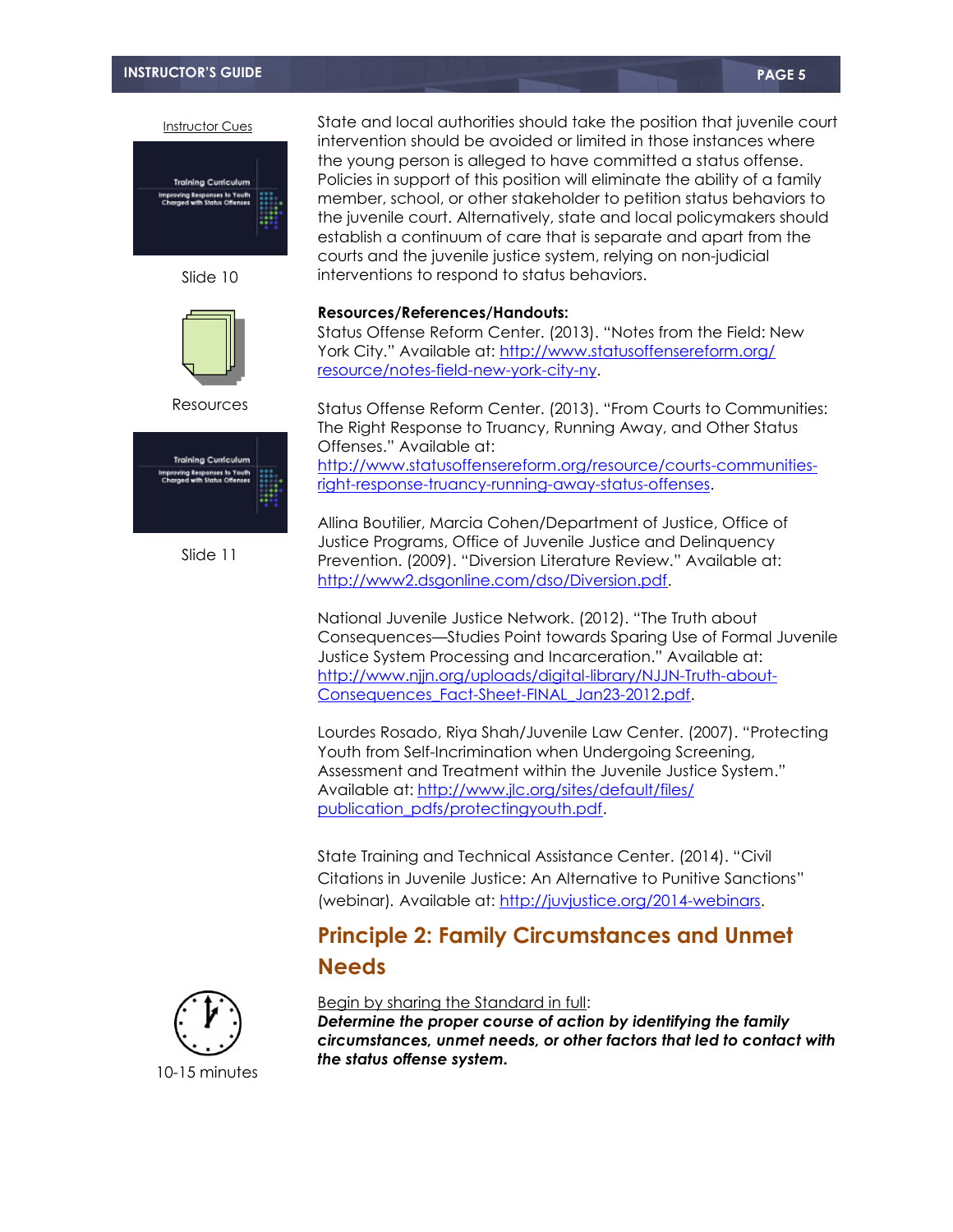

Slide 12-16

Share the following background information:

*The status offense process is typically not the best way to serve youth and families with unmet needs. Other formal or informal systems, or processes that could address the youth's issues, include mental health, social service or community-based services, family court (custody), special education, child welfare, emancipation, or civil commitment proceedings.* 

Key discussion points to include:

- *While youth charged with status offenses become involved with the justice system because of behaviors that pose little risk to society, they often come from chaotic and even dangerous homes and communities, and may have witnessed or been victims of violence. They or their families may be struggling with trauma, mental health issues, substance abuse, or other challenges.*
- *Youth may also enter the status offense system because of the failure of other systems (e.g., schools, child welfare) to appropriately identify and address their needs.*
- *It is essential that youth who have allegedly committed status offenses receive appropriate screening to identify physical, mental health (including trauma or substance abuse issues), and special education needs, and that their physical and emotional safety is ensured.*

#### **Action Steps for Change:**

- *Juvenile justice, child welfare, and community-based services should use evidence-based or empirically-supported screening tools to triage institutional responses and assessment tools to identify areas in which a youth may need assistance. (As discussed earlier, however, screening and assessment information should never be collected or shared in such a way that it could be used against the youth.) Instructor's note: The* National Standards *and the citations therein include additional information about screening and assessment tools, and their use in juvenile justice cases.*
- *Youth-serving systems should make reasonable efforts to provide services and supports for children in their own homes and schools before a child is charged with a status offense. (This recommendation is modeled after the requirements for such efforts in child welfare cases.)*
- *Professionals should avoid increasing youth and family contact with the system solely or primarily for the purpose of*



Slide 17-18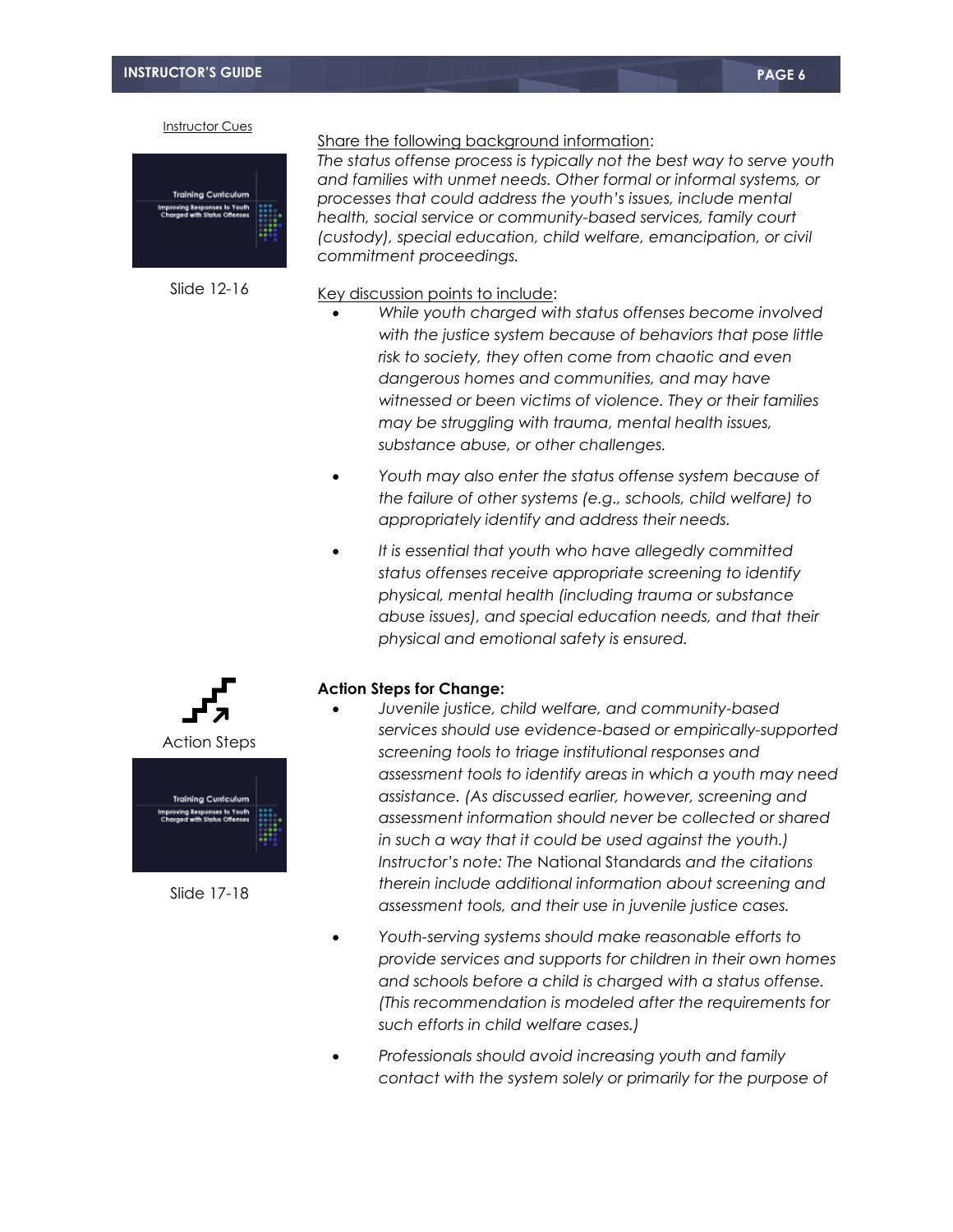*accessing services.* 

- *As professionals learn more about a particular youth and family, they should consider (and re-consider as new information comes to light) whether another system or community-based alternative may better respond to the family's or child's needs.*
- *When youth are working with more than one system provider, or have their case transferred from one system to another, professionals should share and use information effectively, without violating the youth's due process and privacy rights.*



Resource Spotlight



Slide 19

**Resource Spotlight:** The American Bar Association's *Representing Juvenile Status Offenders* was written for attorneys representing youth in status offense cases, but includes information and guidance that can be used by any professional who works on status offense matters. Its authors suggest that when deciding whether another formal or informal system or services would be more appropriate, professionals should consider:

- *What circumstances at home, school, or in the community might the youth be responding or reacting to?*
- *Which services or systems does the youth prefer to work with?*
- *What resources or services does the youth need and what course of action will most likely provide what is needed?*
- *What is the youth's relationship with his or her parents and how willing are the parents to work with the different systems or service providers? (e.g., does the child need to be protected through a child welfare case; would the parents be willing advocates for the child in a special education hearing?)*
- *What are the legal consequences of system involvement? (e.g., a juvenile court record)*
- *Which system or community-based provider has the ability to move the child into the best possible placement, if necessary? (e.g., if conflict with a parent is an issue, would a change of custody to a noncustodial parent or relative be more appropriate; if the child needs inpatient mental health services, could those be provided through the mental health system?)*



#### **Resources/References/Handouts:**

Hannah Benton, et al./American Bar Association Center on Children and the Law. (2010). "Representing Juvenile Status Offenders."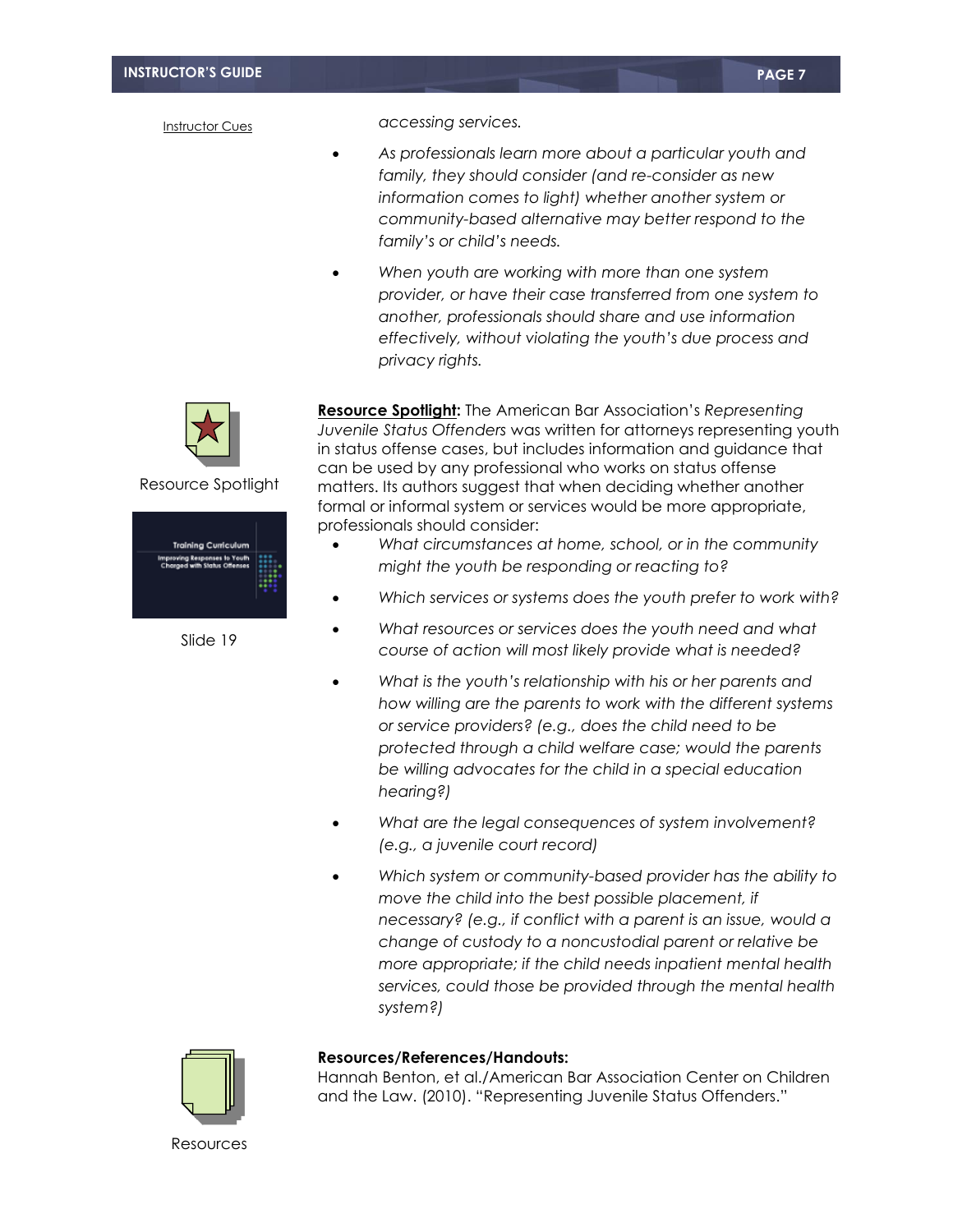



15-20 minutes



Slide 21-26

Available at: [http://www.americanbar.org/content/dam/aba](http://www.americanbar.org/content/dam/aba/migrated/child/PublicDocuments/RJSO_FINAL.authcheckdam.pdf) [/migrated/child/PublicDocuments/RJSO\\_FINAL.authcheckdam.pdf.](http://www.americanbar.org/content/dam/aba/migrated/child/PublicDocuments/RJSO_FINAL.authcheckdam.pdf)

Status Offense Reform Center. (2014). "Planning and Implementing System Change: A Toolkit for Status Offense System Reform" (module 3). Available at: [http://www.statusoffensereform.org/wp](http://www.statusoffensereform.org/wp-content/uploads/2014/04/SORC_Module3_FINAL.pdf)[content/uploads/2014/04/SORC\\_Module3\\_FINAL.pdf.](http://www.statusoffensereform.org/wp-content/uploads/2014/04/SORC_Module3_FINAL.pdf)

### **Principle 3: Training for First Responders**

#### Begin by sharing the Standard in full:

*Train professionals who first respond to alleged status offenses about family and community dynamics and other factors that can cause status behaviors, as well as the availability and role of screenings, assessments, and services.*

#### Share the following background information:

*Training is critical for first responders in the child welfare, education, juvenile justice, law enforcement, social service, mental health, and runaway and homeless youth systems. Educating responders on the various home, community, and school factors that contribute to or cause status behaviors will equip them to contribute to and implement a system that tailors approaches to the specific needs of each child and family.* 

- *Training should give first responders the ability to recognize signs of trauma, disability, and mental health issues, as well as put behavior in the proper cultural and socioeconomic contexts.*
- *Training may include the following, many of which are covered in this training curriculum and in greater detail in the*  National Standards*:*
	- o *Research the effect of court involvement and detention on youth.*
	- o *Research regarding the factors associated with each type of status offense, including discussions of risk factors in the home, community, and school.*
	- o *How systemic failures may lead to status offense system involvement.*
	- o *Adolescent development, trauma, and the impact of exposure to violence and victimization.*
	- o *Disproportionate minority contact and cultural competence.*
	- o *Gender differences and responding to LGBTQ/GNC youth.*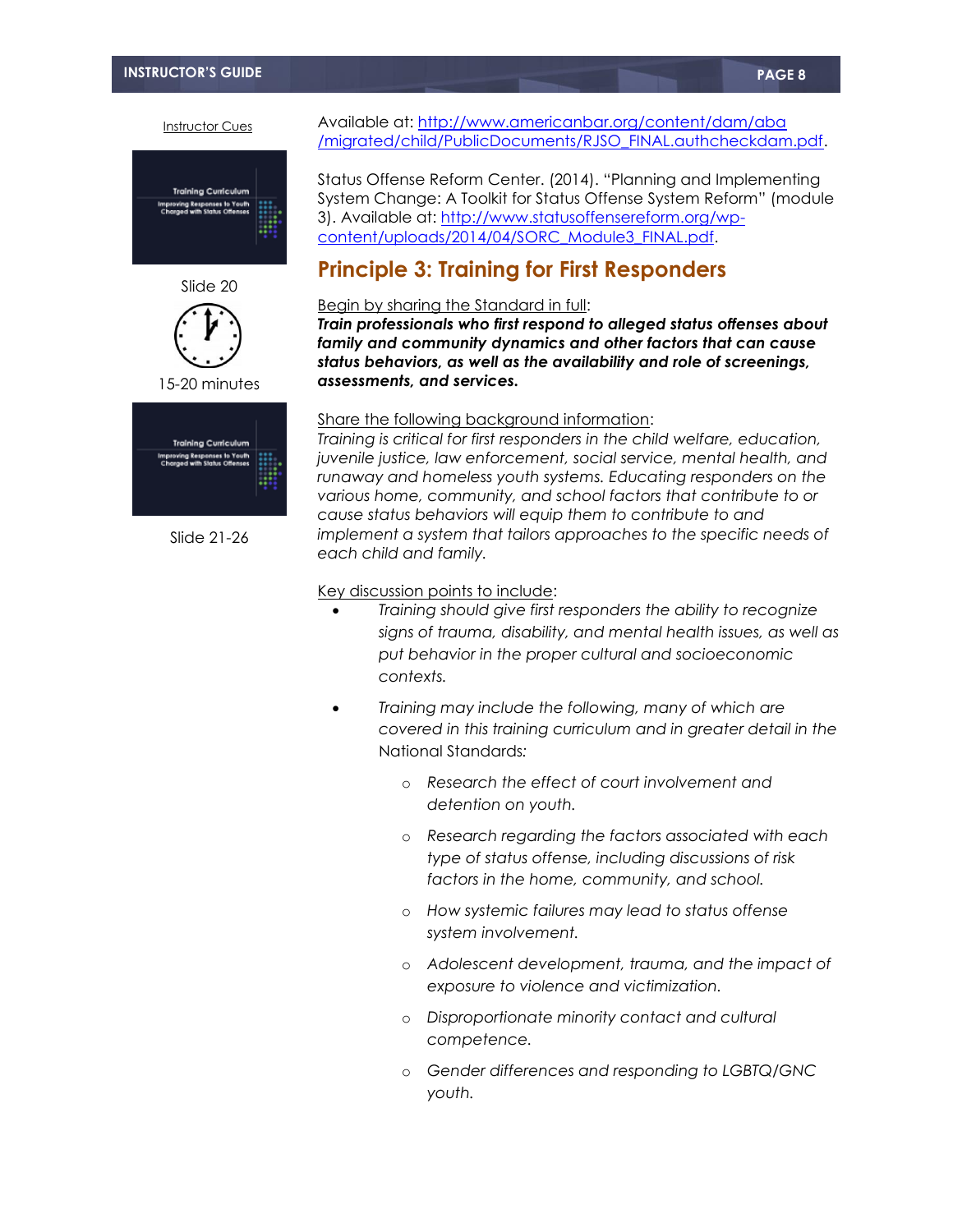- o *Issues relating to youth with disabilities.*
- o *School system policies, including discipline practices, and the role of bullying in truant behavior*.
- *Screening and assessment instruments and services (training should also cover how to access screening and assessment in the community.)*
- *Training should focus on the whole child and family by ensuring first responders are aware of services in a variety of areas that often affect families who enter the status offense system. As a result, providers will be able to identify more quickly where the family or child needs help and link them to the proper assistance without involving the court system (e.g., housing, mental health, education, vocational programs and services)*
- *Whenever possible, cross-training of professionals from different systems and service providers should be offered. This allows professionals in different agencies to address issues in consistent and complementary ways, while reducing costs.*



Q&A



Slide 27



Resources



Slide 26

Q&A: Ask participants to share their experiences or their agencies' requirements around training. Questions could include:

- How frequently are professionals in your agency offered training opportunities?
- Are they required to attend trainings?
- What topics are covered?
- Are professionals from different agencies, or different roles within the agency (e.g., attorneys and social workers) trained together? Which groups have you offered or attended trainings with?
- Are impacted families and youth included as presenters or co-trainees?

#### **Resources/References/Handouts:**

International Association of Chiefs of Police. (2011). "Juvenile Justice Training Needs Assessment: A Survey of Law Enforcement." Available at: [http://www.theiacp.org/portals/0/pdfs/2011JuvenileJustice](http://www.theiacp.org/portals/0/pdfs/2011JuvenileJusticeTrainingNeedsAssessmentofLawEnforcement.pdf) [TrainingNeedsAssessmentofLawEnforcement.pdf.](http://www.theiacp.org/portals/0/pdfs/2011JuvenileJusticeTrainingNeedsAssessmentofLawEnforcement.pdf)

Connecticut Office of Policy and Management. (nd). "Effective Police Interactions with Youth Training Curriculum." Available at: [http://www.ct.gov/opm/cwp/view.asp?q=460244.](http://www.ct.gov/opm/cwp/view.asp?q=460244)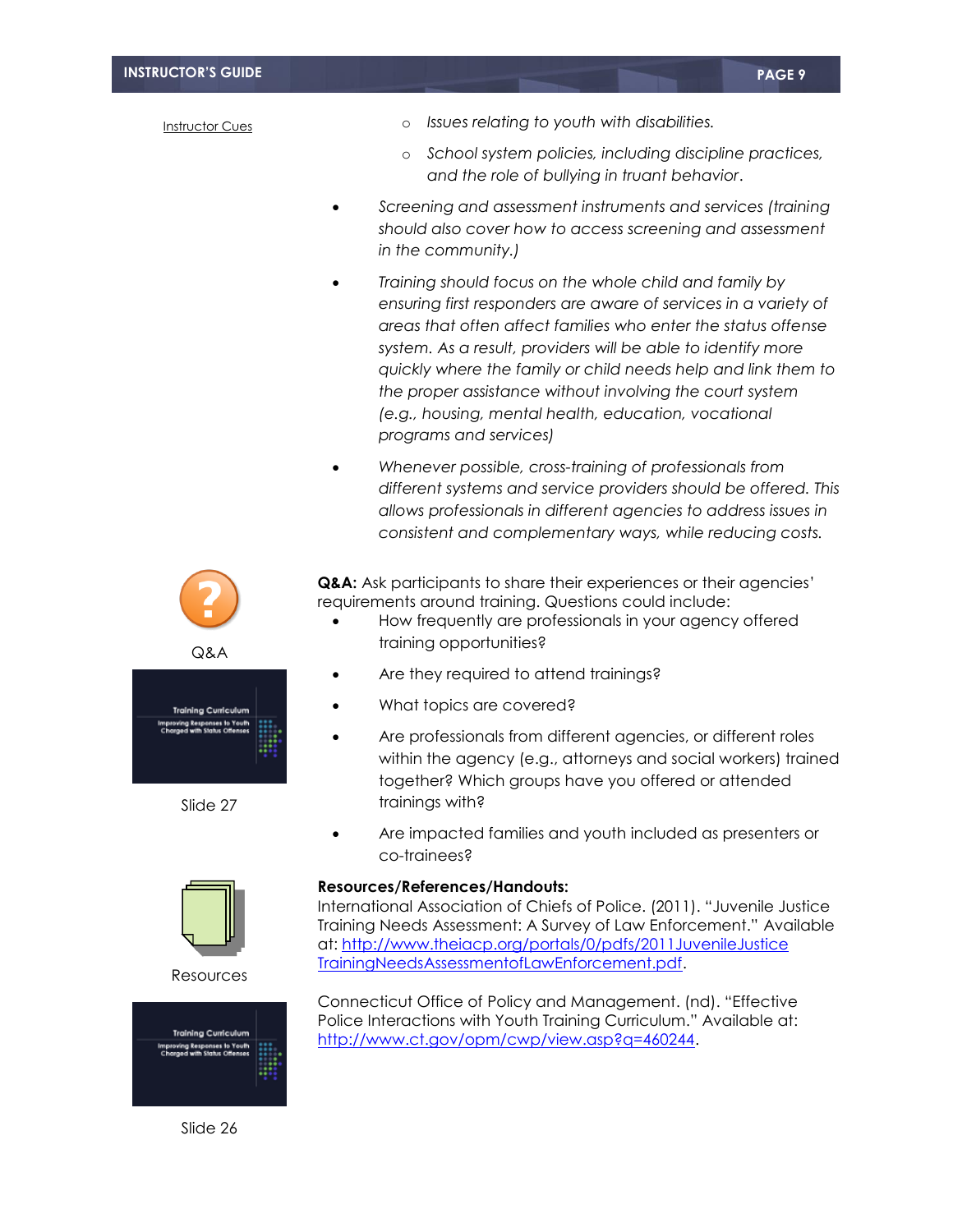

10 minutes



Slide 28-31

# **Part 2: Law Enforcement Systems**

### **Principle 4: Avoiding Charges and Detention**

#### Begin by sharing the Standard in full:

*Law enforcement systems should focus on prevention and intervention by connecting children and families to needed services in lieu of charging or detaining children alleged to have committed status offenses.*

#### Share the following background information:

*Juvenile court involvement should be the last resort for law enforcement and used only after available alternatives have been exhausted. Officers should manage their arrest and custody authority in ways that trigger court involvement only in limited cases where pre-court diversion efforts have been unsuccessful. When safety appears to be a central issue, officers should strongly consider whether another system or community-based provider would provide better protections and services. Officers should not detain youth who have allegedly committed a status offense. (The dangers of detention will be discussed in more detail in Module 3 of this Curriculum.)* 

#### Key discussion points to include:

- *Pre-court detention can be avoided when officers critically assess whether the child can return home (which may include contacting another first responder, such as a social service agency, to help make this determination) or identify temporary kinship or respite care options for the child, pending the implementation of services or assistance that would allow the child to safely return home.*
- *Often, a youth's behavior is a function of their perceived options. When dealing with youth engaged in status behaviors, officers should investigate why the youth chose a particular course of action and how his or her environment school, home, or community—played a role in that choice. Officers should then contact the appropriate informal support system, community-based service provider, or formal service system to further assist the child and family.*
- *Like all professionals working with youth alleged to have committed status offense, law enforcement officers should seek to uncover the family, community, and youth circumstances underlying the behaviors youth are exhibiting.*



#### **Resources/References/Handouts:**

International Association of Chiefs of Police, Youth Focused Policing Resource Center (website). Available at: [http://www.iacpyouth.org/.](http://www.iacpyouth.org/) (Includes the Improving Law Enforcement Responses to Youth

Resources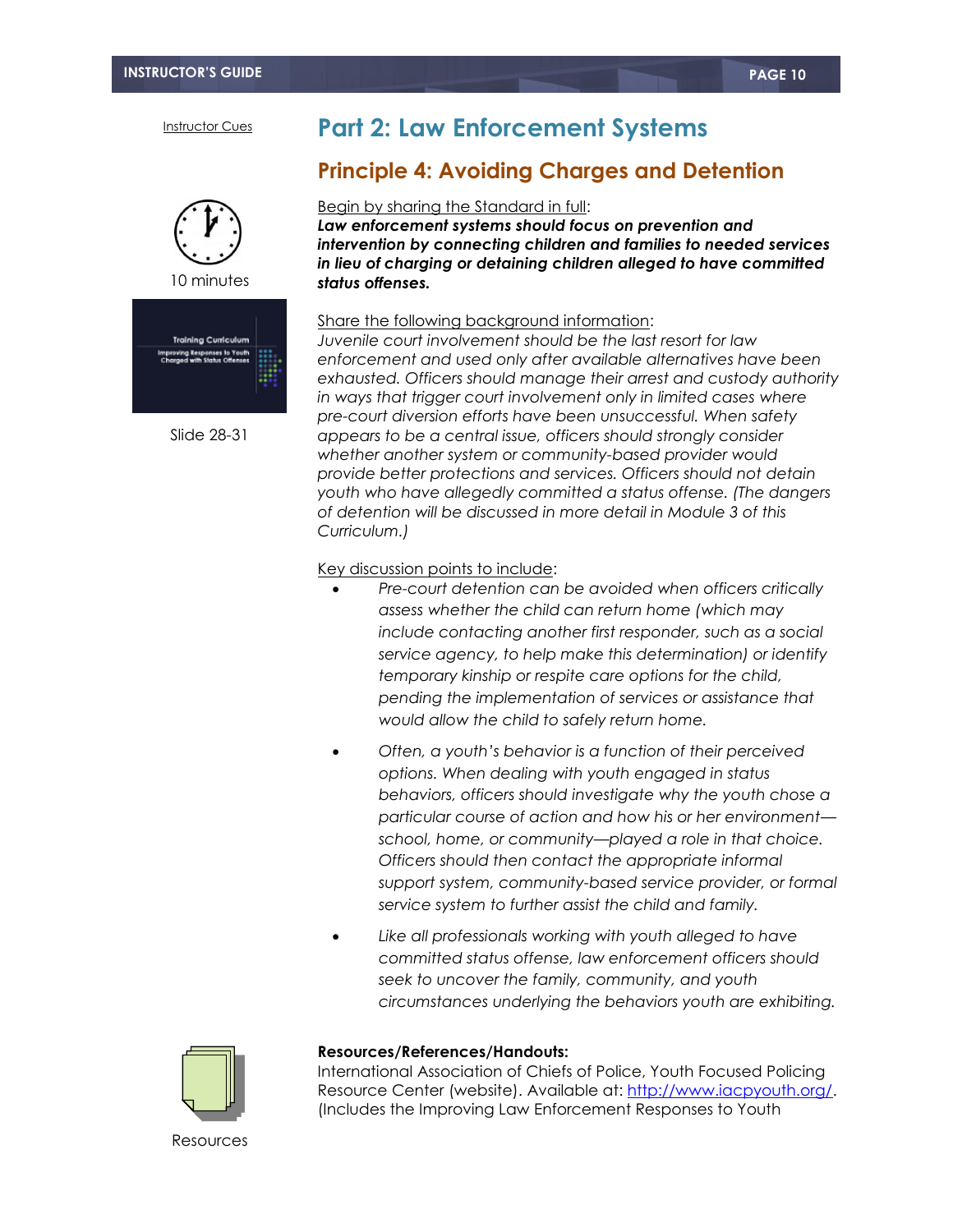

Slide 32



15-20 minutes



Slide 33-38

Training and Technical Assistance Project).

Strategies for Youth: Connecting Cops and Kids (website). Available at: [http://strategiesforyouth.org/.](http://strategiesforyouth.org/)

# **Part 3: Education Systems**

### **Principle 5: Responses to Truancy**

#### Begin by sharing the Standard in full:

*Implement responses to truancy that match the reasons youth are absent from school and that aim to avoid court involvement, school suspension, or expulsion.*

#### Share the following background information:

*Addressing issues relating to truancy and chronic absenteeism are particularly important because research has shown that missing school is a significant risk factor for later drug use, delinquency, adult criminality, suicide attempts, and employment problems. Early identification and intervention for truant youth can help avoid status offense and/or justice system involvement that may not only harm the young person, but his or her school and community.*

- *Responding to truancy should always involve working with the youth and family to identify and address the underlying reasons for school absence.*
- *Contributors to truancy can include:*
	- o *School factors such as poor identification of special education needs, unsafe environments, inadequate record keeping, and attendance policies.*
	- o *Family or community risk factors such as child abuse or neglect, financial or medical needs that require youth to assist the family, violence near school or home, or cultural-based attitudes towards education.*
	- o *Factors specific to youth such as being held back, low academic achievement, low self-esteem, and gang involvement.*
- *Minority youth may be more likely to be petitioned to the court for truancy, and although there is no good national data on the prevalence of truancy, dropout rates (often used as a proxy for truancy) are clearly higher for minority youth.*
- *The National Center for Mental Health Promotion and Youth Violence Prevention has said, "research indicates that truancy can be reduced by programs and activities*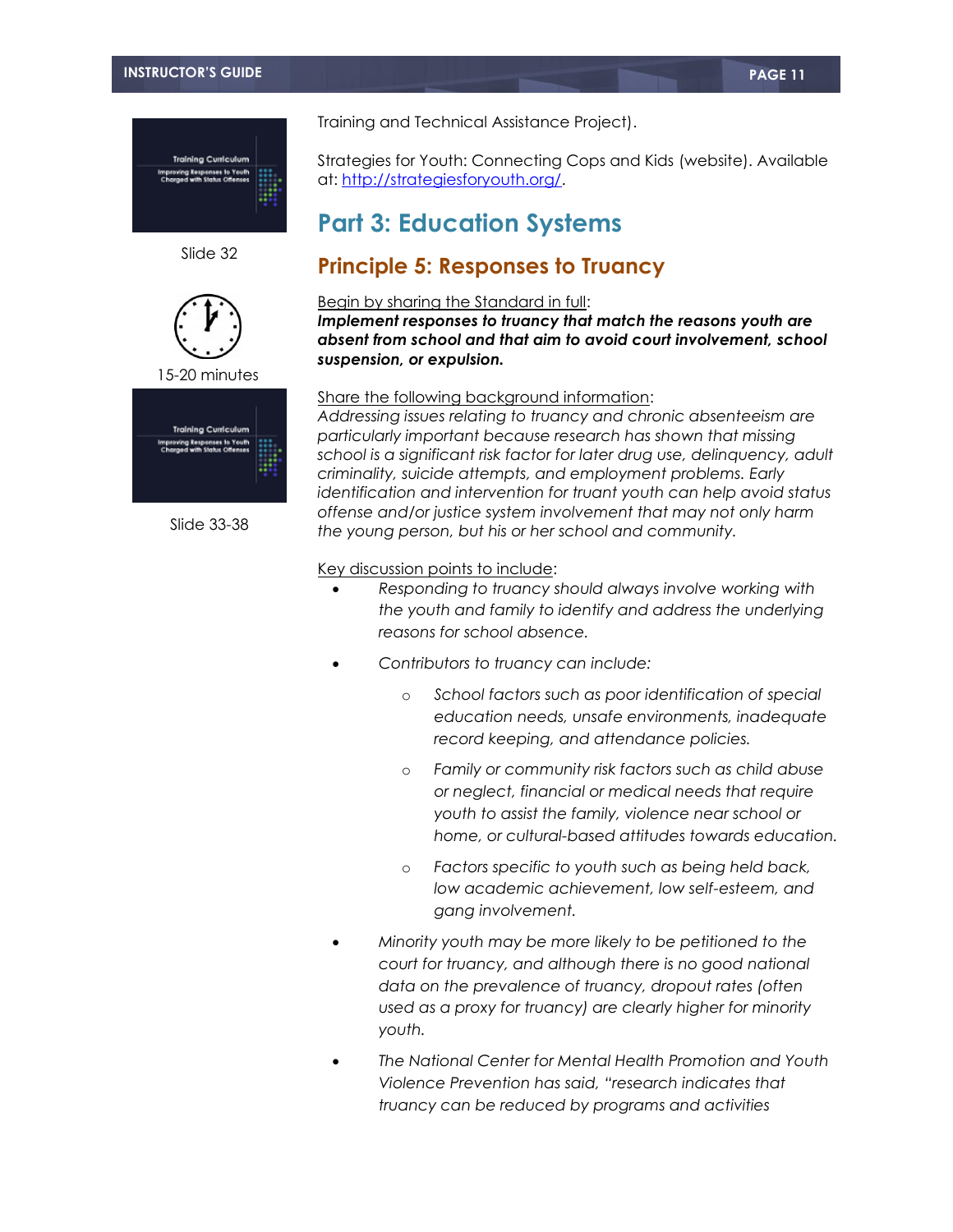*designed to improve the overall school environment (and its safety), attach children and their families to the school, and enable schools to respond to the different learning styles and cultures of children."* 

- *Other research has looked at characteristics of successful truancy reduction programs and found that important commonalities include:*
	- o *Implementation of effective and relevant consequences for truancy.*
	- o *Motivational strategies used to bolster attendance.*
	- o *Truancy reduction services offered in the school and accessible community locations.*
	- o *Schools partnering with other social service providers and systems to implement truancy reduction initiatives.*
	- o *Families being meaningfully engaged in meetings, services, and other interventions.*



Slide 39-40

#### **Action Steps for Change:**

The steps that school system professionals should take when presented with truancy charges may vary by the size and resource level of the school district. In general, schools should:

- *Start by contacting the family and following up with a home or school visit.*
- *Meet with the youth and family to identify reasons why the child may be truant.*
- *Once the issues underlying the truancy are identified, make appropriate referrals or identify community or other system partners who can help address identified needs. Develop a plan with the youth and family to resolve the issues.*
- *Monitor and follow up. Make additional referrals if identified services are not helping or new issues arise,*
- *Review the plan if no progress is made and consider*  involving the school principal, a truancy review board, or a *school-based truancy or youth court, if* available.

School districts can also address truancy while avoiding court involvement by:

- *Offering home visits with truancy officers who can work with families and make service referrals*
- *Using truancy review boards.*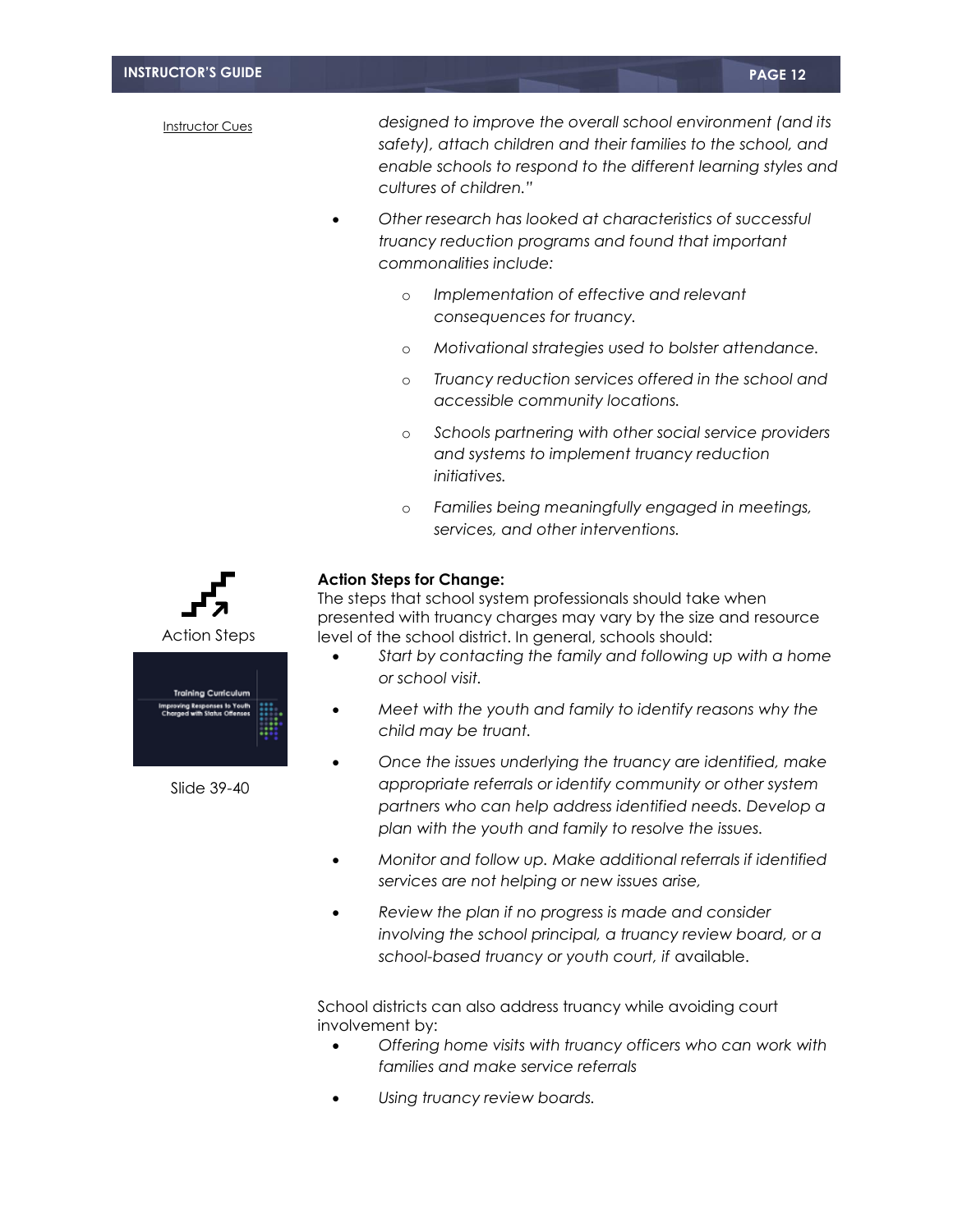#### **INSTRUCTOR'S GUIDE PAGE 13**

#### Instructor Cues

- *Creating school-based truancy or youth courts, if not currently available.*
- *Providing alternative learning environments/programs such as independent study or night school classes.*
- *Using cost-benefit analyses using Average Daily Attendance figures and data on the relationship between attendance and standardized test scores to support hiring or retaining staff able to focus on this issue.*
- *Creating memoranda of understanding or other types of information sharing agreements so systems can work together.*
- *Co-locating services in the schools (e.g., providing space for community mental health providers who can provide services and bill Medicaid, rather than the school).*
- *Cross-training professionals from different systems (see Principle 3 in this module.)*





Slide 41-42

**Program Spotlight:** Share the following examples, both of which were highlighted in the Coalition for Juvenile Justice's *Positive Power: Exercising Judicial Leadership to Prevent Court Involvement and Incarceration of Non-Delinquent Youth*, and in the Status Offense Reform Center's *Notes from the Field* (full citation below):

Benton and Franklin Counties in Washington use a three-pronged approach that focuses on (1) preventing youth from skipping school, (2) retaining youth in schools by providing special services to address their needs, and (3) re-engaging youth who drop out of school by providing a counselor and services. As a result of this program,, contempt-level truancy petitions decreased by 40% between 2007 and 2011.

Clayton County, Georgia, uses a court-wide Truancy Intervention and Other Status Youth Protocol. The protocol mandates that county schools cannot petition a chronically absent student to court until:

- The student has first been referred to a multi-disciplinary child study team.
- The child study team has conducted an assessment and evaluation of the child to determine the underlying causes of his/her truant behavior.
- The child study team has developed an individualized treatment plan for the child.

Under this protocol, a petition for truancy can only be filed if the child or parent refuses to cooperate or a court order is necessary to access services that are otherwise unavailable. Under no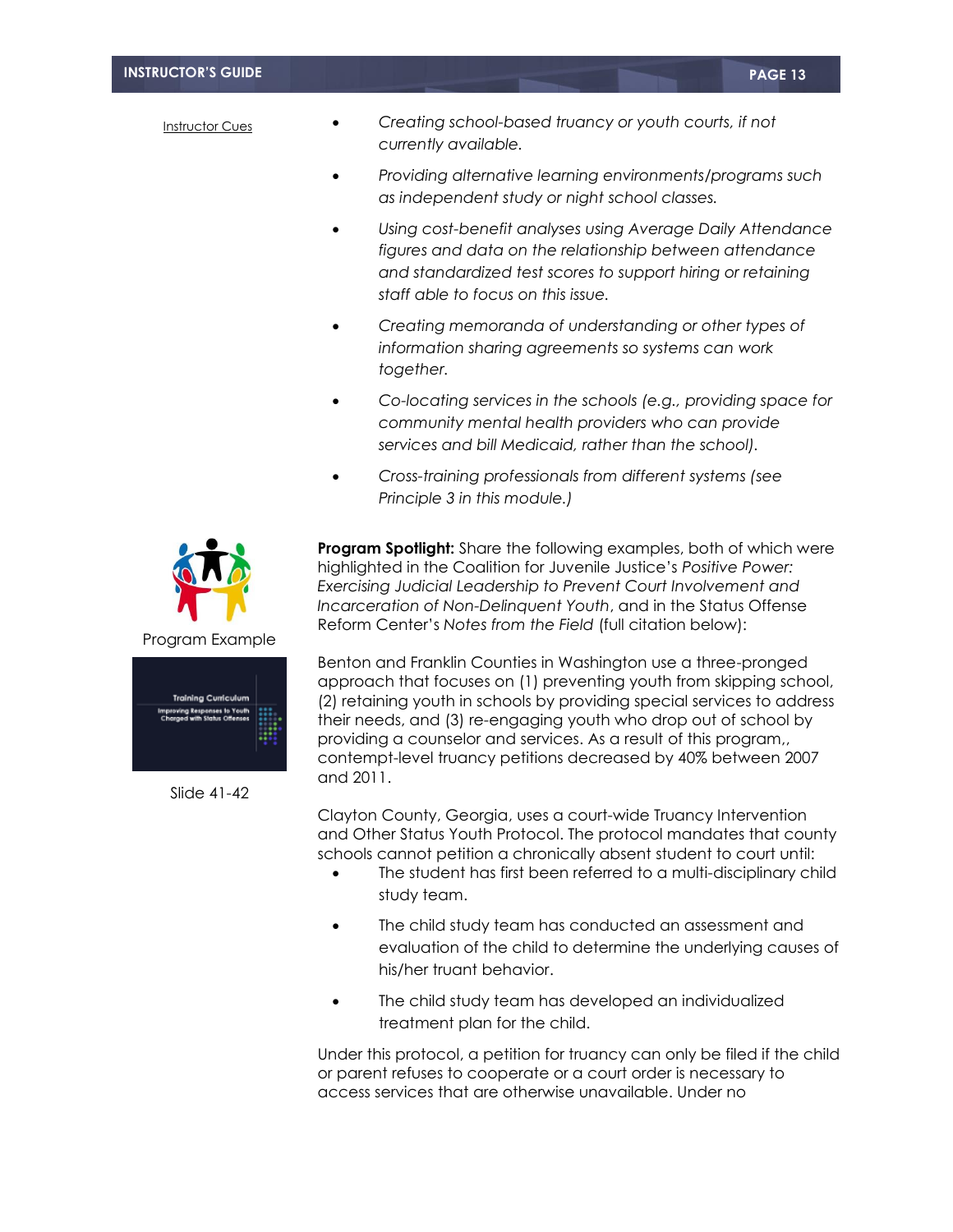

Trainer Prep



Resources



Slide 43-44

circumstances can the student be detained as punishment for not attending school.

**Trainer Prep:** As part of your preparation for this training, develop a list of local programs or services available in your jurisdiction that are designed to address truancy, chronic absenteeism, or underlying causes of truancy, along with any relevant state statutes or agency policy. Incorporate this information into the PowerPoint slides for this section or create a handout to distribute and discuss.

#### **Resources/References/Handouts:**

Coalition for Juvenile Justice. (2012). "Positive Power: Exercising Judicial Leadership to Prevent Court Involvement and Incarceration of Non-Delinquent Youth." Available at: [http://www.juvjustice.org/sites/default/files/resource](http://www.juvjustice.org/sites/default/files/resource-files/Judicial%20Leadership%2007112012%20FINAL.pdf)[files/Judicial%20Leadership%2007112012%20FINAL.pdf.](http://www.juvjustice.org/sites/default/files/resource-files/Judicial%20Leadership%2007112012%20FINAL.pdf)

Status Offense Reform Center. (2013). "Notes from the Field: Benton and Franklin Counties, Washington." Available at: [http://www.statusoffensereform.org/wp](http://www.statusoffensereform.org/wp-content/uploads/2013/10/BentonFranklin_Final-correction.pdf)[content/uploads/2013/10/BentonFranklin\\_Final-correction.pdf.](http://www.statusoffensereform.org/wp-content/uploads/2013/10/BentonFranklin_Final-correction.pdf)

Status Offense Reform Center. (2014). "Notes from the Field: Clayton County, Georgia." Available at: [http://www.statusoffensereform.org/wp](http://www.statusoffensereform.org/wp-content/uploads/2014/07/Clayton_Final.pdf)[content/uploads/2014/07/Clayton\\_Final.pdf.](http://www.statusoffensereform.org/wp-content/uploads/2014/07/Clayton_Final.pdf)

Status Offense Reform Center. (2013). "Notes from the Field: Spokane County, Washington." Available at: [http://www.statusoffensereform.org/wp](http://www.statusoffensereform.org/wp-content/uploads/2013/12/Spokane_Final.pdf)[content/uploads/2013/12/Spokane\\_Final.pdf.](http://www.statusoffensereform.org/wp-content/uploads/2013/12/Spokane_Final.pdf)

U.S. Department of Justice, Office of Justice Programs, Office of Juvenile Justice and Delinquency Prevention. (nd). "Model Programs Guide: Truancy Prevention." Available at: http://www.ojjdp.gov/mpg/litreviews/Truancy Prevention.pdf.

Coalition for Juvenile Justice. (2014). "Addressing Truancy and Other Status Offenses." Available at: [http://www.juvjustice.org/sites/default/files/resource](http://www.juvjustice.org/sites/default/files/resource-files/Guidance%20For%20Education%20Professionals%20and%20Systems.pdf)[files/Guidance%20For%20Education%20Professionals%20and%20Syste](http://www.juvjustice.org/sites/default/files/resource-files/Guidance%20For%20Education%20Professionals%20and%20Systems.pdf) [ms.pdf.](http://www.juvjustice.org/sites/default/files/resource-files/Guidance%20For%20Education%20Professionals%20and%20Systems.pdf)

Status Offense Reform Center. (2013). "Truancy: A Research Brief." Available at: [http://www.statusoffensereform.org/wp](http://www.statusoffensereform.org/wp-content/uploads/2013/12/Truancy_Final2.pdf)[content/uploads/2013/12/Truancy\\_Final2.pdf.](http://www.statusoffensereform.org/wp-content/uploads/2013/12/Truancy_Final2.pdf)

Charles Walls/Institute for Urban and Minority Education. (2003). "New Approaches to Truancy Prevention in Urban Schools." Available at: [http://www.ericdigests.org/2004-2/truancy.html.](http://www.ericdigests.org/2004-2/truancy.html)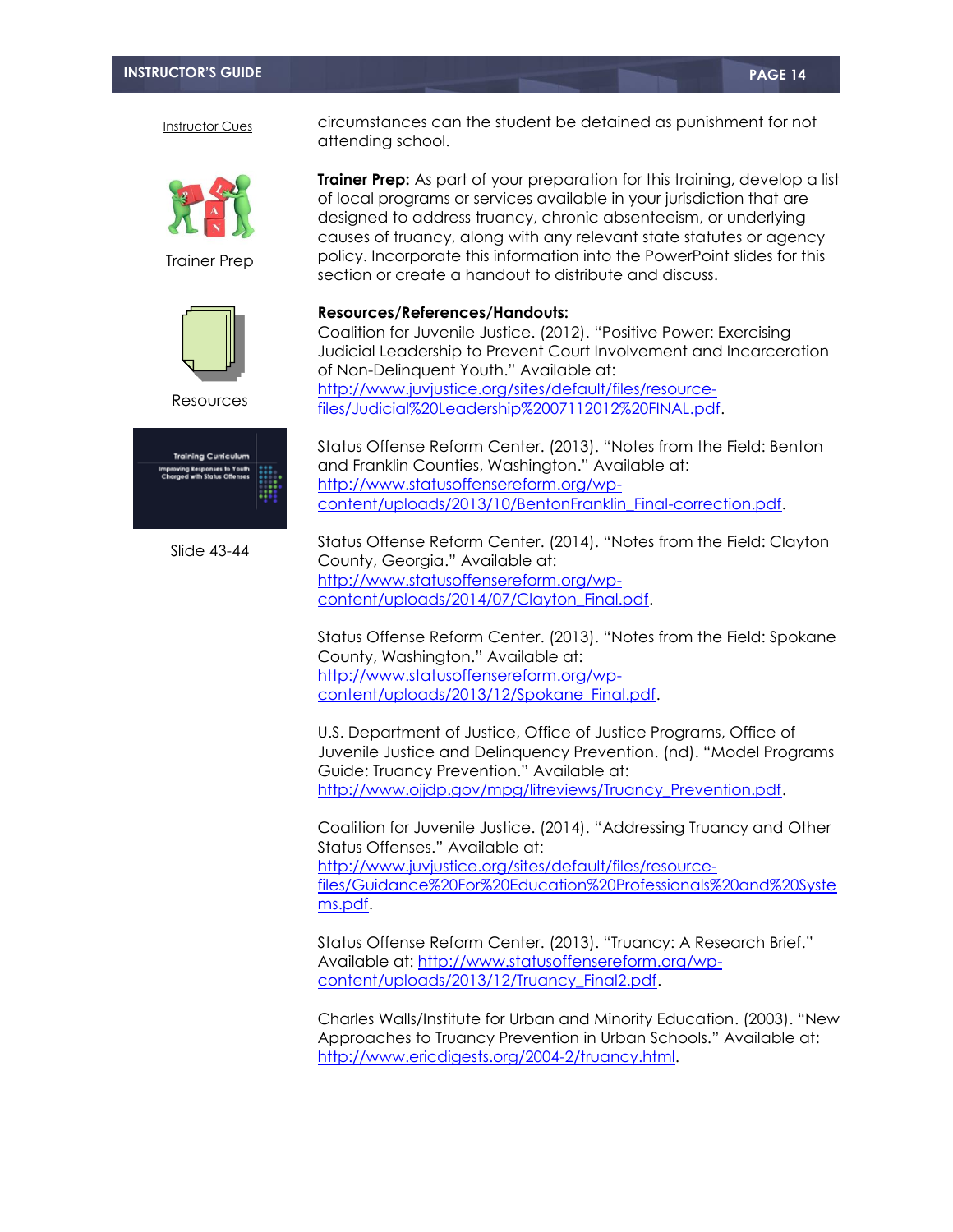Attendance Works (website). Available at: [www.attendanceworks.org.](http://www.attendanceworks.org/)

National Center for School Engagement (website). Available at: [http://schoolengagement.org/.](http://schoolengagement.org/)

University of Minnesota, Institute on Community Integration. (nd). "Check & Connect: A Comprehensive Student Engagement Intervention" (website). Available at: [http://checkandconnect.umn.edu/.](http://checkandconnect.umn.edu/)

# **Part 4: Child Welfare, Juvenile Justice, and Runaway and Homeless Youth Systems**

# **Principle 6: Implementing Responses Tailored to the Underlying Issues Families Face**



15-20 minutes



Slide 45-49

#### Begin by sharing the Standard in full:

*Child welfare, juvenile justice, and runaway and homeless youth systems should implement responses to alleged status behaviors that aim to avoid court involvement and are tailored to the reasons the youth and family have been referred to those systems.*

#### Share the following background information:

*One of the most important things a professional can do when first responding to an alleged status offense is make reasonable efforts to learn the cause of the youth's contact with the agency.* 

- *Research has shown that running away from home is predicted by greater depression symptoms than peers, lack of parental support, school disengagement, and heavier substance use.*
- *"Ungovernable" behavior may be predicted by poor relational dynamics with parents, mental or physical health problems, or alcohol or drug use. (Some emotional or social problems are developmentally normal for adolescents, however.)*
- *Using valid and reliable screening instruments, and understanding the key risk factors correlated to these behaviors, is critical to helping identify and respond to the behaviors appropriately.*
- *First responder agencies should watch for adolescents who are referred to them because of status behaviors, when in fact the youth is a victim of abuse or neglect. Intake procedures that take sufficient time to assess the reason*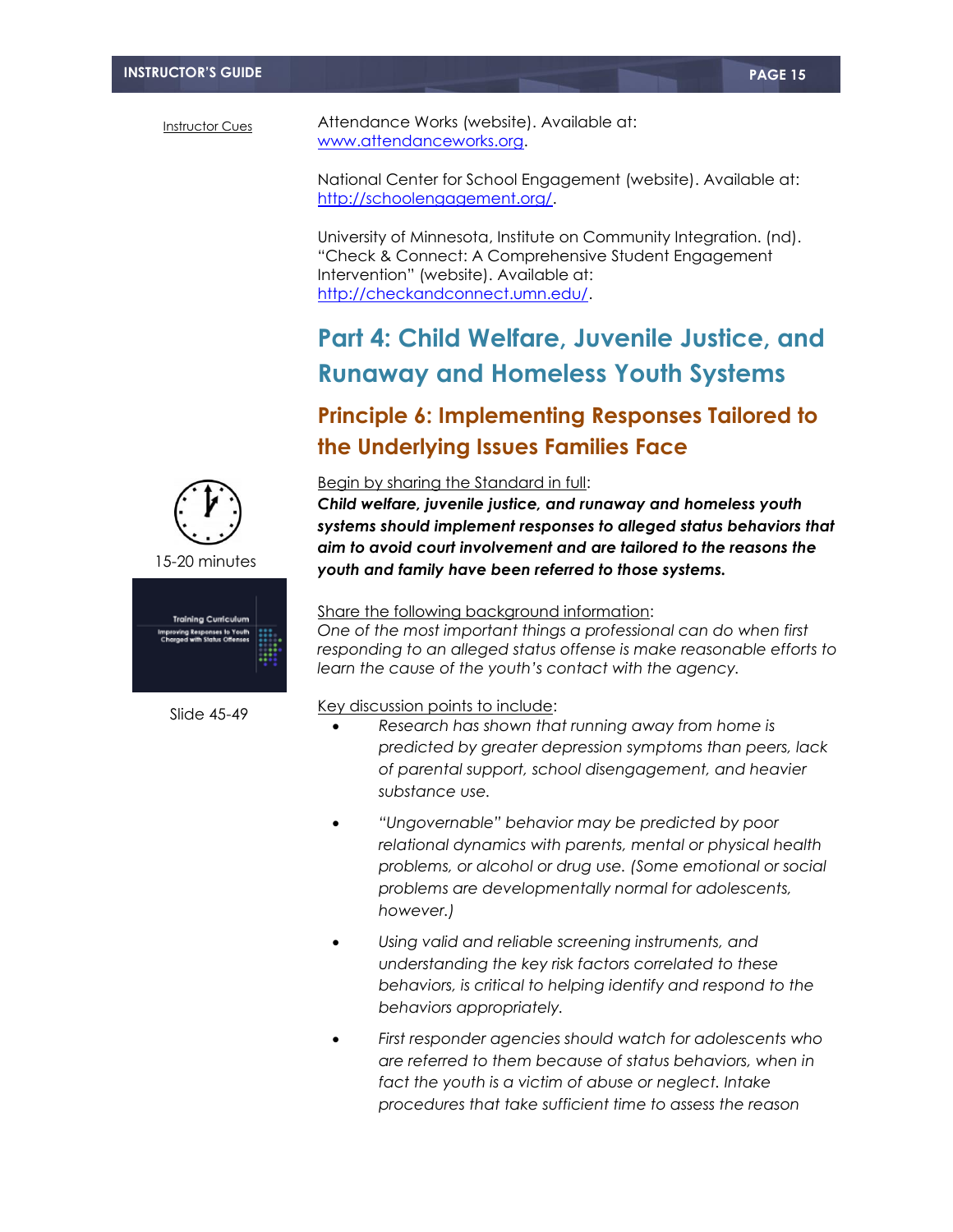Action Steps **Training Curriculum** ng Responses to You<br>a with Status Offens

Slide 50

*behind the referral will help identify abuse or neglect.* 

#### **Action Steps for Change:**

How child welfare, juvenile justice, and runaway and homeless youth agencies first respond to youth will vary from community to community depending on state laws, agency policies, and available resources. However, all professionals providing an initial response to an alleged status offense should:

- *Seek to identify the reason the youth and family has been referred to the agency, which may include the use of valid and reliable screening or assessment tools.*
- *Consider whether any status offense system involvement is needed or (particularly in first-time, low risk cases) if the family and youth would be better served if the system took no action and simply provided the family with a list of community resources.*
- *Develop a safety and service plan with the child and family that they can implement voluntarily and with which they can reasonably comply.*
- *Utilize the least restrictive alternatives when considering appropriate service or placement referrals, such as in-home services, limited respite care, or a cooling off period, where appropriate.*
- *Keep in mind what the long term goal is for the youth and family when making service referrals or implementing a service or safety plan.*

#### **Case Study:** Vincent's Story

Vincent is a 12-year-old who attends Central Middle School. He was removed from his parents' house because of physical and sexual abuse and placed in a foster home. Vincent did not get along with his foster parents and ran away. He was placed in a different foster home and ran away again, this time attempting to return to his biological family. A biological aunt agreed to be Vincent's relative (kinship) foster placement, until Vincent's mother was approved to care for him.

At the aunt's home, as in his previous foster placements, Vincent exhibited a temper and damaged his aunt's home and property. After three months of this behavior, during which time Vincent saw a therapist once every two weeks, Vincent's aunt decided she could no longer care for Vincent. She called the child welfare agency to ask that he be assigned to a new foster home.

When Vincent found out, he ran away. While the child welfare agency does not know where he has been staying at night, he does attend school most days. One evening a patrolling police officer





Slide 51-52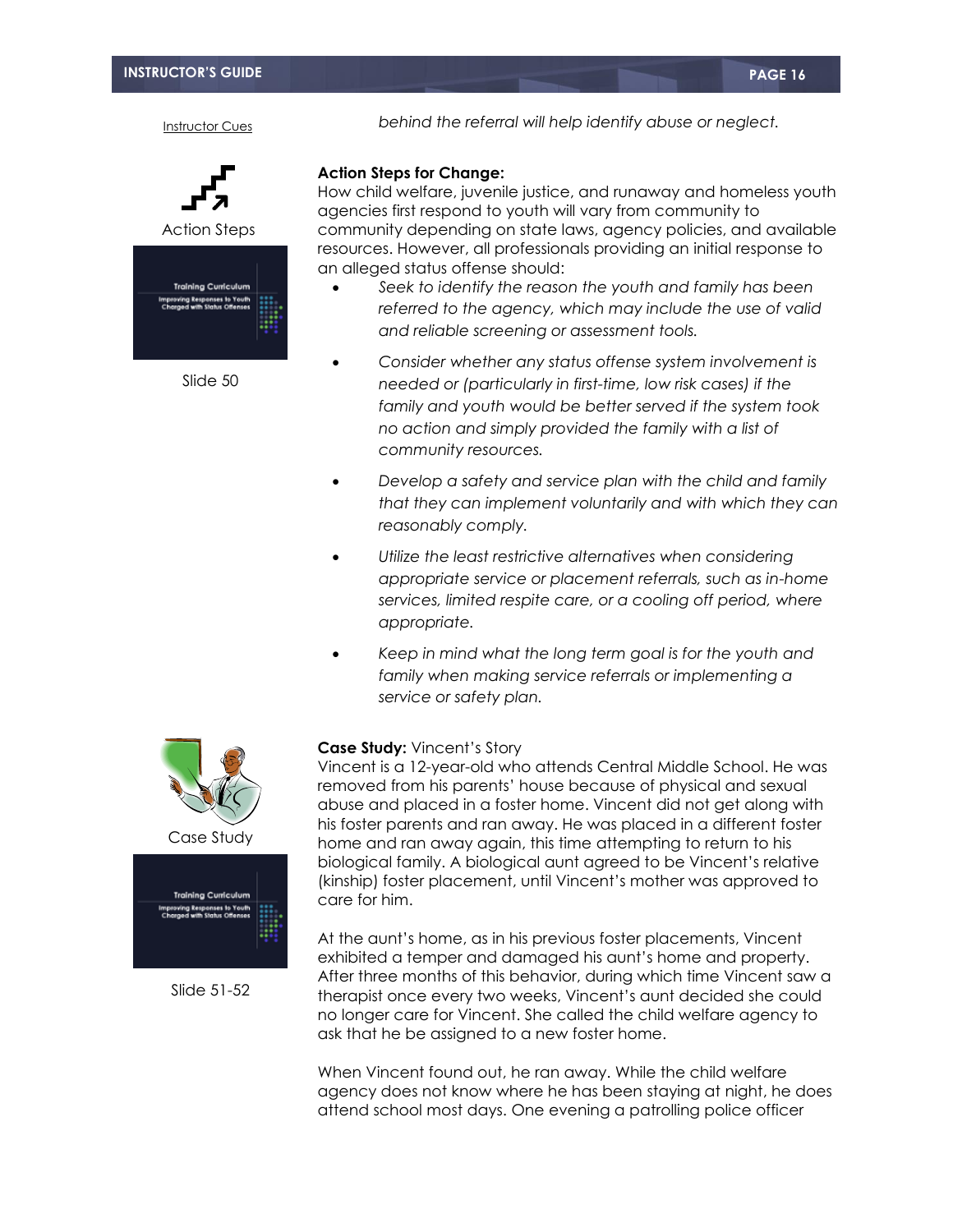discovered Vincent asleep in an alley in the business district and arrested him. Vincent spent the night in a juvenile detention center because his parents were not sure if they were allowed to take custody of him.

#### **Questions for Discussion:**

- *What are the underlying issues that led to Vincent's court involvement?*
- *What services, policies, or trainings available in your jurisdiction could have helped Vincent and his family?*

**Multimedia:** Show video of Ohio Judge Linda Tucci Teodosio discussing youth who run away: https://youtu.be/rzzr350\_qFE.

 *What services, policies, or trainings not currently available in your jurisdiction could have helped Vincent and his family?*

Multimedia



Resources



Slide 53

#### **Resources/References/Handouts:**

Joan Tucker, et al. (2011). "Running Away From Home: A Longitudinal Study of Adolescent Risk Factors and Young Adult Outcomes." Available at: http://www.ncbi.nlm.nih.gov/pmc/articles/PMC3021590/.

Development Services Group. (2009). "Ungovernable/Incorrigible Youth Literature Review. Developed for the Department of Justice, Office of Juvenile Justice and Delinquency Prevention." Available at: [http://www2.dsgonline.com/dso/Ungovernable%20Youth%20Literatu](http://www2.dsgonline.com/dso/Ungovernable%20Youth%20Literature%20Review.pdf) [re%20Review.pdf.](http://www2.dsgonline.com/dso/Ungovernable%20Youth%20Literature%20Review.pdf)

Coalition for Juvenile Justice. (2014). "Ungovernable and Runaway Youth." Available at:

[http://www.juvjustice.org/sites/default/files/resource](http://www.juvjustice.org/sites/default/files/resource-files/Ungovernable%20and%20Runaway%20Youth%20Guidance.pdf)[files/Ungovernable%20and%20Runaway%20Youth%20Guidance.pdf.](http://www.juvjustice.org/sites/default/files/resource-files/Ungovernable%20and%20Runaway%20Youth%20Guidance.pdf)

Coalition for Juvenile Justice. (2014). "Running Away: Finding Solutions that Work for Youth and their Communities." Available at: [http://www.juvjustice.org/sites/default/files/resource](http://www.juvjustice.org/sites/default/files/resource-files/Runaway%20Emerging%20Issues%20Brief%20FINAL.pdf)[files/Runaway%20Emerging%20Issues%20Brief%20FINAL.pdf.](http://www.juvjustice.org/sites/default/files/resource-files/Runaway%20Emerging%20Issues%20Brief%20FINAL.pdf)

Vera Institute of Justice. (2013). From Courts to Communities: The Right Response to Truancy, Running Away, and Other Status Offenses. Available at: [http://www.vera.org/sites/default/files/resources/downloads/from](http://www.vera.org/sites/default/files/resources/downloads/from-courts-to-communities-response-to-status-offenses-v2.pdf)[courts-to-communities-response-to-status-offenses-v2.pdf.](http://www.vera.org/sites/default/files/resources/downloads/from-courts-to-communities-response-to-status-offenses-v2.pdf)

Status Offense Reform Center. (2013). "Runaway Youth: A Research Brief." Available at: [http://www.statusoffensereform.org/wp](http://www.statusoffensereform.org/wp-content/uploads/2014/05/Running-Away_Final.pdf)[content/uploads/2014/05/Running-Away\\_Final.pdf.](http://www.statusoffensereform.org/wp-content/uploads/2014/05/Running-Away_Final.pdf)

Status Offense Reform Center. (2014). "Planning and Implementing System Change: A Toolkit for Status Offense System Reform" (module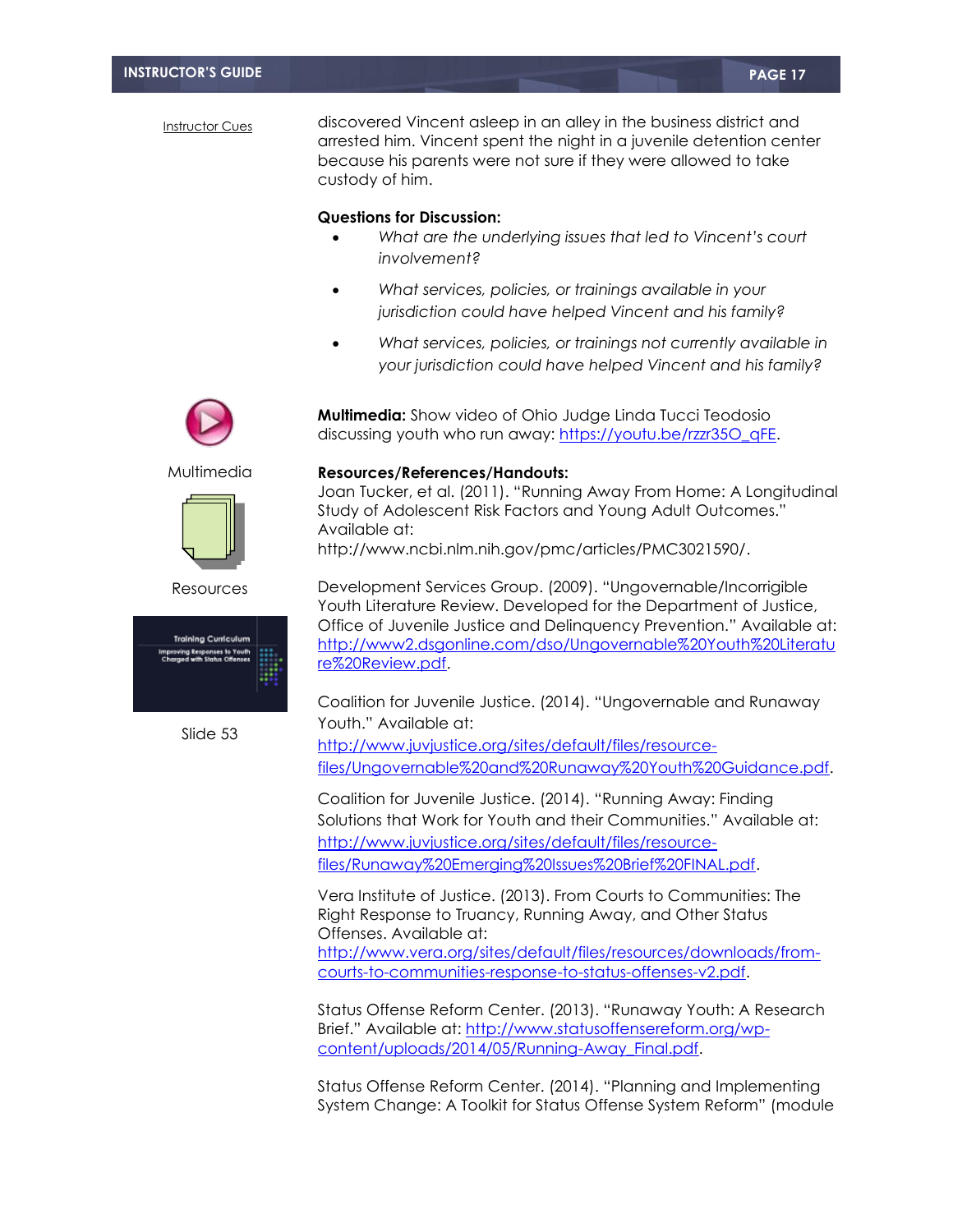3). Available at: [http://www.statusoffensereform.org/wp](http://www.statusoffensereform.org/wp-content/uploads/2014/04/SORC_Module3_FINAL.pdf)[content/uploads/2014/04/SORC\\_Module3\\_FINAL.pdf.](http://www.statusoffensereform.org/wp-content/uploads/2014/04/SORC_Module3_FINAL.pdf)

# **Part 5: Court Intake Personnel**

# **Principle 7: Accepting Jurisdiction over Status Offense Cases**



10 minutes



Slide 54-59

#### Begin by sharing the Standard in full:

*Court intake personnel should not accept jurisdiction over any status offense case until it has been determined that the applicable statutory requirements were met and that the agency that first responded to the claim made reasonable efforts to avoid court involvement by exhausting all available culturally appropriate precourt assessments, services, entitlements, and treatments.*

#### Share the following backaround information:

*The juvenile justice system is based on the assumption that courts are capable of responding to youths' needs with resources. This assumption is increasingly unfounded. Overloaded case dockets and the scarcity of services available argue for diverting youth away from the courts and redirecting them to other parts of social service systems' safety nets.*

- *Court systems should, consistent with research about the dangers of justice system involvement, make every effort to avoid petitioned status offense cases.*
- *Courts must critically assess what efforts first responders made to identify the reason the youth was referred to them and to implement a proper course of action that exhausts all available resources to help the child and family resolve their problems outside of court.*
- *In many instances, the courts' ideal role is to coordinate responses and warn parents of the consequences of failure to address the circumstances and causes of their children's behavior while directing cases into other appropriate systems.*
- *Courts should develop clear protocols for intake officers to follow for each type of status offense to assure that no case is petitioned before the intake officer has determined that every reasonable effort was made to avoid court involvement.*
- *For all status offense referrals, intake officers should review pre-court efforts with an emphasis on diversion services, assessments, and treatments that identify the cause of the*